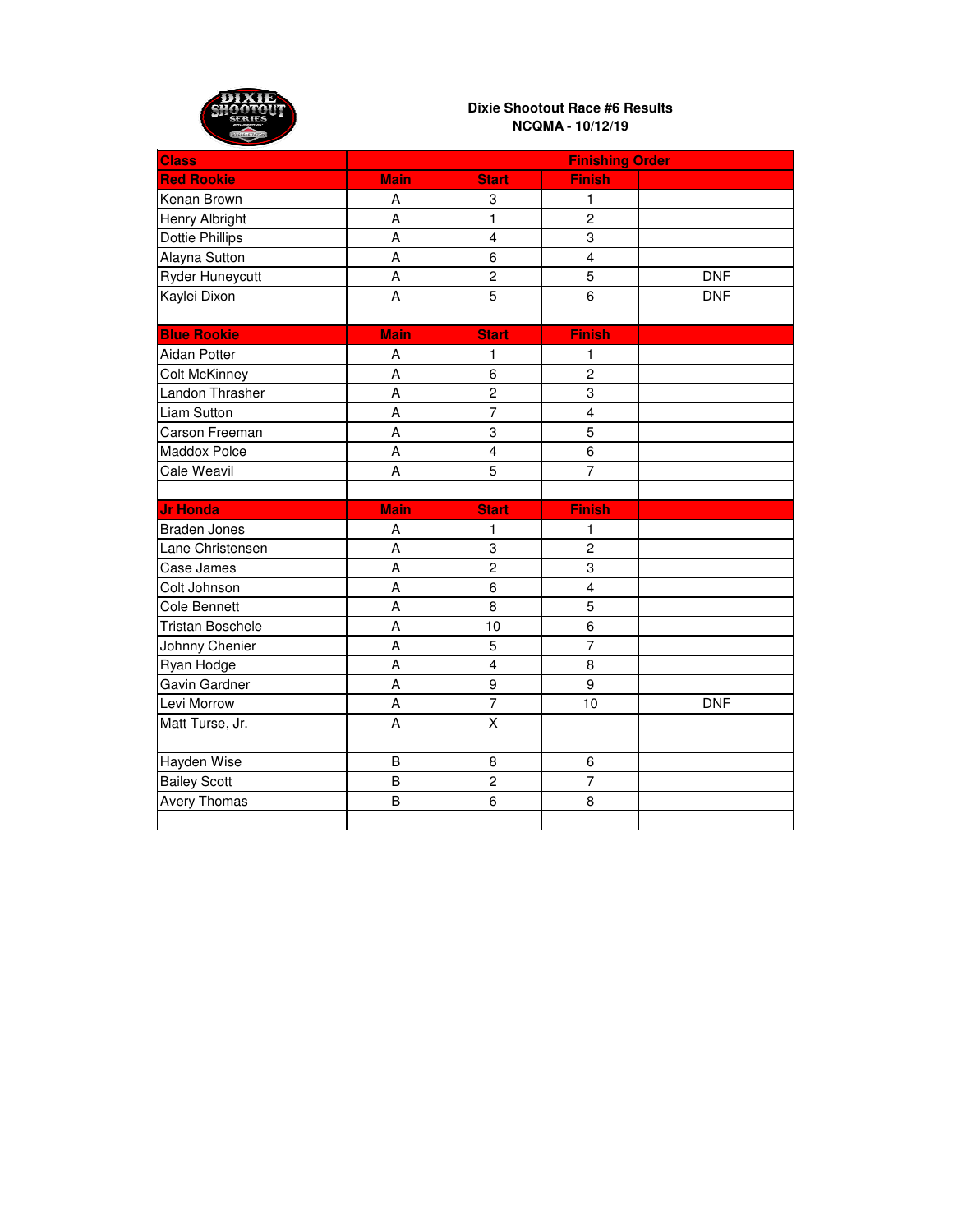

| <b>Class</b>              |             |                         | <b>Finishing Order</b>  |             |
|---------------------------|-------------|-------------------------|-------------------------|-------------|
| <b>Sr Honda</b>           | <b>Main</b> | <b>Start</b>            | <b>Finish</b>           |             |
| Seth Christensen          | Α           | 1                       | 1                       |             |
| Max Reaves                | A           | 4                       | $\overline{c}$          |             |
| Reed Whitney              | A           | $\overline{7}$          | 3                       |             |
| Alex Pate                 | A           | 5                       | 4                       |             |
| Zach Wigal                | A           | 3                       | $\overline{5}$          |             |
| <b>Braden Scott</b>       | A           | $\overline{2}$          | 6                       |             |
| Kale Van Sickle           | A           | 9                       | $\overline{7}$          |             |
| George Phillips           | A           | 10                      | 8                       |             |
| <b>Blake prall</b>        | A           | 8                       | $\boldsymbol{9}$        |             |
| Carter Erickson           | A           | 6                       | 10                      |             |
| <b>Brody Gunter</b>       | A           | X                       |                         |             |
|                           |             |                         |                         |             |
| Kaelyn Kinley             | B           | 9                       | $\,6$                   |             |
| Hunter Taylor             | B           | 6                       | $\overline{7}$          |             |
| <b>Blake Cox</b>          | B           | 5                       | 8                       |             |
| Caleb Edington            | B           | $\overline{\mathbf{4}}$ | $\boldsymbol{9}$        |             |
| Cash Brewer               | B           | 10                      | 10                      | <b>DNF</b>  |
| <b>Madison Pritchett</b>  | B           | Χ                       |                         |             |
|                           |             |                         |                         |             |
| Holden Allen              | $\mathsf C$ | 5                       | $\,6\,$                 |             |
| <b>Andrew Thomas</b>      | $\mathsf C$ | 6                       | $\overline{7}$          |             |
|                           |             |                         |                         |             |
| <b>Hvy Honda</b>          | <b>Main</b> | <b>Start</b>            | <b>Finish</b>           |             |
| Delana Hodge              | A           | 1                       | 1                       |             |
| <b>Michael Crafton</b>    | A           | 3                       | $\overline{c}$          |             |
| <b>Taylor Watson</b>      | Α           | $\overline{7}$          | 3                       |             |
| <b>Boston Oliver</b>      | A           | 8                       | $\overline{\mathbf{4}}$ |             |
| Alex Reling               | A           | 10                      | 5                       |             |
| <b>Dillon Thomas</b>      | A           | $\overline{c}$          | 6                       |             |
| Kierston Jeffrey Harrison | A           | 4                       | $\overline{7}$          |             |
| Bailee Spitulski          | A           | $\overline{5}$          | 8                       |             |
| <b>Benjamin Rogers</b>    | A           | 9                       | $\boldsymbol{9}$        |             |
| Tony Polce, Jr.           | A           | 6                       | 10                      | <b>DNF</b>  |
| Logan Sulyi               | A           | X                       |                         |             |
|                           |             |                         |                         |             |
| <b>Ethan Gregory</b>      | $\sf B$     | 3                       | $\,6\,$                 | DQ - Biking |
| Nathan Barrows            | B           | 6                       | $\overline{7}$          |             |
|                           |             |                         |                         |             |
| <b>Jr Animal</b>          | <b>Main</b> | <b>Start</b>            | <b>Finish</b>           |             |
| <b>Braden Jones</b>       | Α           | 3                       | 1                       |             |
| Lane Christensen          | A           | $\overline{c}$          | $\overline{c}$          |             |
| Levi Morrow               | A           | $\mathbf{1}$            | $\overline{3}$          |             |
| Cole Bennett              | A           | $\overline{\mathbf{4}}$ | $\overline{4}$          |             |
| Hayden Wise               | A           | $\overline{7}$          | 5                       |             |
| Case James                | A           | 6                       | 6                       |             |
| Johnny Chenier            | A           | 5                       | $\overline{7}$          |             |
| Gavin Gardner             | A           | 8                       | 8                       |             |
| Ryan Hodge                | А           | 9                       | 9                       | <b>DNA</b>  |
|                           |             |                         |                         |             |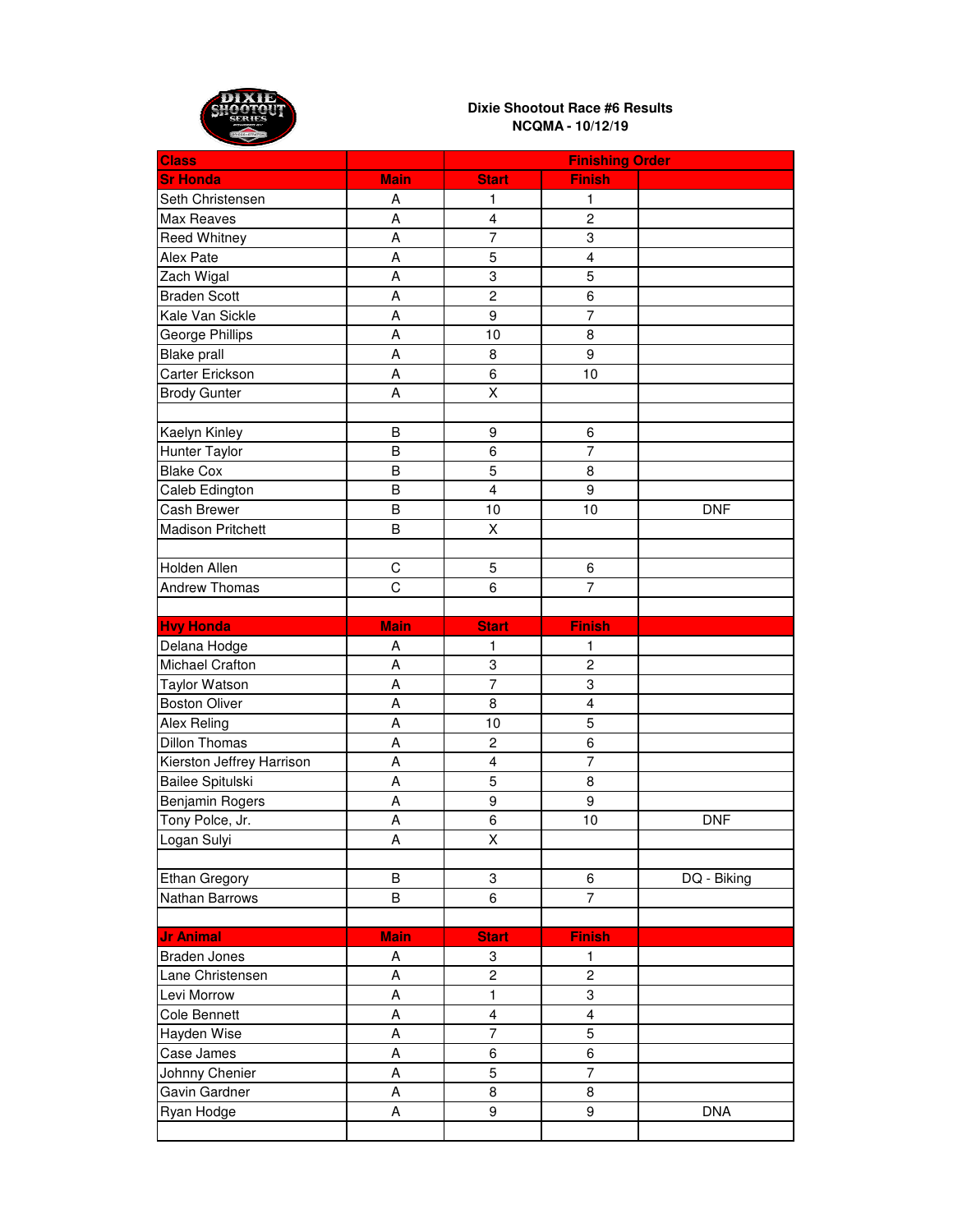

| <b>Class</b>             |                | <b>Finishing Order</b>  |                         |            |
|--------------------------|----------------|-------------------------|-------------------------|------------|
| <b>Sr Animal</b>         | <b>Main</b>    | <b>Start</b>            | <b>Finish</b>           |            |
| Gavan Boschele           | A              | $\overline{7}$          | 1                       |            |
| Zach Wigal               | A              | 6                       | $\overline{2}$          |            |
| <b>Brody Gunter</b>      | A              | $\overline{\mathbf{4}}$ | 3                       |            |
| <b>Braden Scott</b>      | $\overline{A}$ | $\mathbf{1}$            | $\overline{\mathbf{4}}$ |            |
| George Phillips          | A              | $\overline{c}$          | 5                       |            |
| Max Reaves               | A              | 8                       | 6                       |            |
| Alex Pate                | $\overline{A}$ | $\overline{5}$          | $\overline{7}$          |            |
| <b>Blake Cox</b>         | $\overline{A}$ | 9                       | 8                       |            |
| <b>Blake Prall</b>       | A              | $\overline{3}$          | $\overline{9}$          |            |
| <b>Madison Pritchett</b> | A              | 10                      | 10                      |            |
| <b>Austin Harrison</b>   | A              | $\mathsf{\overline{X}}$ |                         |            |
|                          |                |                         |                         |            |
| Caleb Edington           | B              | 6                       | 6                       |            |
| Holden Allen             | B              | 4                       | $\overline{7}$          | <b>DNF</b> |
|                          |                |                         |                         |            |
| Lt 160                   | <b>Main</b>    | <b>Start</b>            | <b>Finish</b>           |            |
| <b>Max Reaves</b>        | A              | $\mathbf{1}$            | $\mathbf{1}$            |            |
| Seth Christensen         | A              | 3                       | $\overline{2}$          |            |
| <b>Braden Jones</b>      | $\overline{A}$ | $\overline{c}$          | 3                       |            |
| Reed Whitney             | A              | 6                       | $\overline{\mathbf{4}}$ |            |
| George Phillips          | A              | 5                       | $\overline{5}$          |            |
| Kaelyn Kinley            | A              | $\overline{7}$          | 6                       |            |
| Oliver Dibble            | A              | 10                      | $\overline{7}$          |            |
| Holden Allen             | $\overline{A}$ | 8                       | $\overline{8}$          |            |
| Kale Van Sickle          | A              | 9                       | 9                       | DNF        |
| <b>Austin Harrison</b>   | A              | $\overline{\mathbf{4}}$ | 10                      | <b>DNA</b> |
| Gavan Boschele           | A              | $\overline{\mathsf{x}}$ | 11                      | <b>DNA</b> |
|                          |                |                         |                         |            |
| <b>Hvy 160</b>           | <b>Main</b>    | <b>Start</b>            | <b>Finish</b>           |            |
| Delana Hodge             | A              | 6                       | 1                       |            |
| <b>Dillon Thomas</b>     | $\overline{A}$ | 3                       | $\overline{2}$          |            |
| <b>Alex Reling</b>       | A              | $\overline{4}$          | 3                       |            |
| <b>Taylor Watson</b>     | A              | 8                       | $\overline{\mathbf{4}}$ |            |
| <b>Boston Oliver</b>     | A              | $\overline{7}$          | 5                       |            |
| Benjamin Rogers          | A              | 5                       | 6                       |            |
| Tony Polce, Jr.          | A              | $\overline{c}$          | $\overline{7}$          | <b>DNF</b> |
| Jacob Denney             | A              | $\mathbf{1}$            | 8                       | DQ - Tech  |
|                          |                |                         |                         |            |